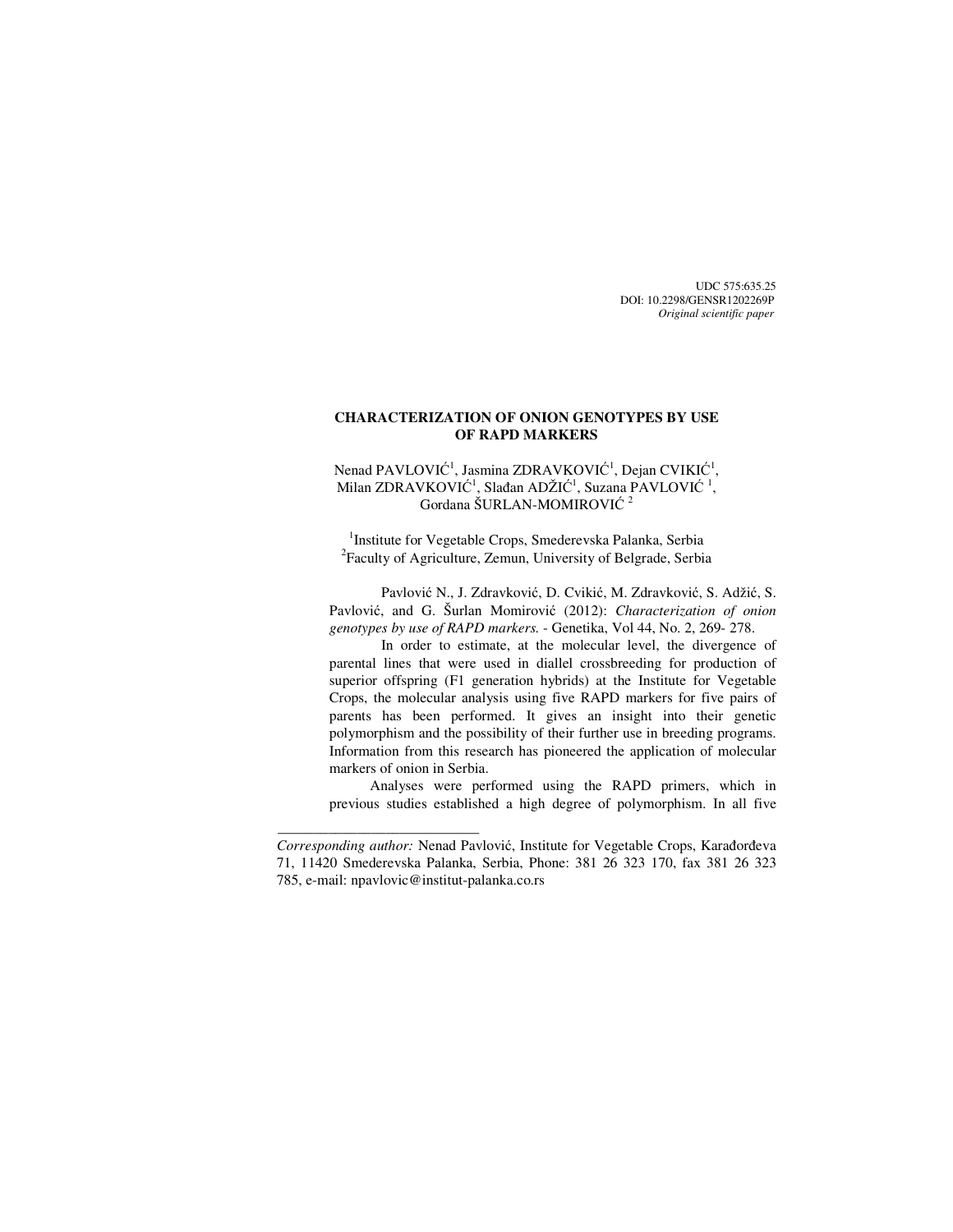cases there was a corresponding amplification of DNA segments. From totally 50 bands analyzed, the length of fragments ranged from 500 to 3000 bp. Number of polymorphic band per example was 8 to 13. In our research at the level of the analyzed primers, a high degree of polymorphism between analyzed genotypes has been found. Based on UPGMA dendogram, analyzed genotypes were divided into two main clusters and two subclusters.

*Key words:* genetic polymorphism, RAPD, onion

### **INTRODUCTION**

Onion is one of economically the most important vegetable species of the genus *Allium*. Breeders of the onion must focus on producing high quality bulbs, as one of the most important trait. The methods used to achieve the aims in breeding programs are a combination of quantitative genetics and the possibilities of modern molecular biology. Institute for Vegetable Crops in Smederevska Palanka has a large collection of vegetable species, which is a good basis for planning and modelling ideotypes vegetable species (PAVLOVIC *et al*., 2011, ZDRAVKOVIC *et al*., 2010).

Application of molecular markers in breeding has great features and the most important are: the choice of parents, increasing the efficiency of back crossing, selection based on marker-property relationship, identification of genotypes, detection of genes from other species, determining the stability of the genetic composition of cultivars and lines in time and space, protection of copyrights, etc.. Furthermore, RAPD markers are used to quickly and easily determine the genetic diversity of plant material within the population, breeding lines, as well as general collection germplasm, and also useful in genetic analysis of the resistance to the specific diseases of vegetable crops (CARVALHO *et al.*, 2004, CVIKIC *et al*., 2009, ZDRAVKOVIC *et al*., 2011).

## MATERIALS AND METHODS

The subject of this research was the genetic divergency of five genotypes of onion (Makoi bronzi-MB, Piroska-PR, AC 101, Jasenicki crveni-JC and Bunkino beo-BB). DNA was isolated from the leaves of plants a few weeks old in accordance with the modified protocol for СТАВ (*Cetyltrimethyl ammonium bromide*) for isolation of DNA (Soltis laboratorije, http://www.ihcworld.com/\_protocols/lab\_ protocols/soltis-lab-protocols.htm). About 50 mg of fresh leaf was crushed in liquid nitrogen into a fine powder that is then homogenized with 500µl extraction buffer (STAB buffer) and incubated 1 hour at 55ºC. Then, chloroform was added: isoamyl alcohol (24:1) and the mixture was centrifuged for 5 minutes at maximum speed (Eppendorf Microcentrifuge). Aqueous phase (top layer) was then transferred into new tubes and DNA was precipitated with cold ammonium acetate and isopropanol. After precipitation the DNA pellet was washed with cold 70% ethanol and dried well in the oven at 35ºC and then dissolved in 200µl TE buffer. All 5 designed primers were to assess the diversity of genotypes. Selection of primers for these markers was performed on the basis of previous study by WILKIE *et al* (1993).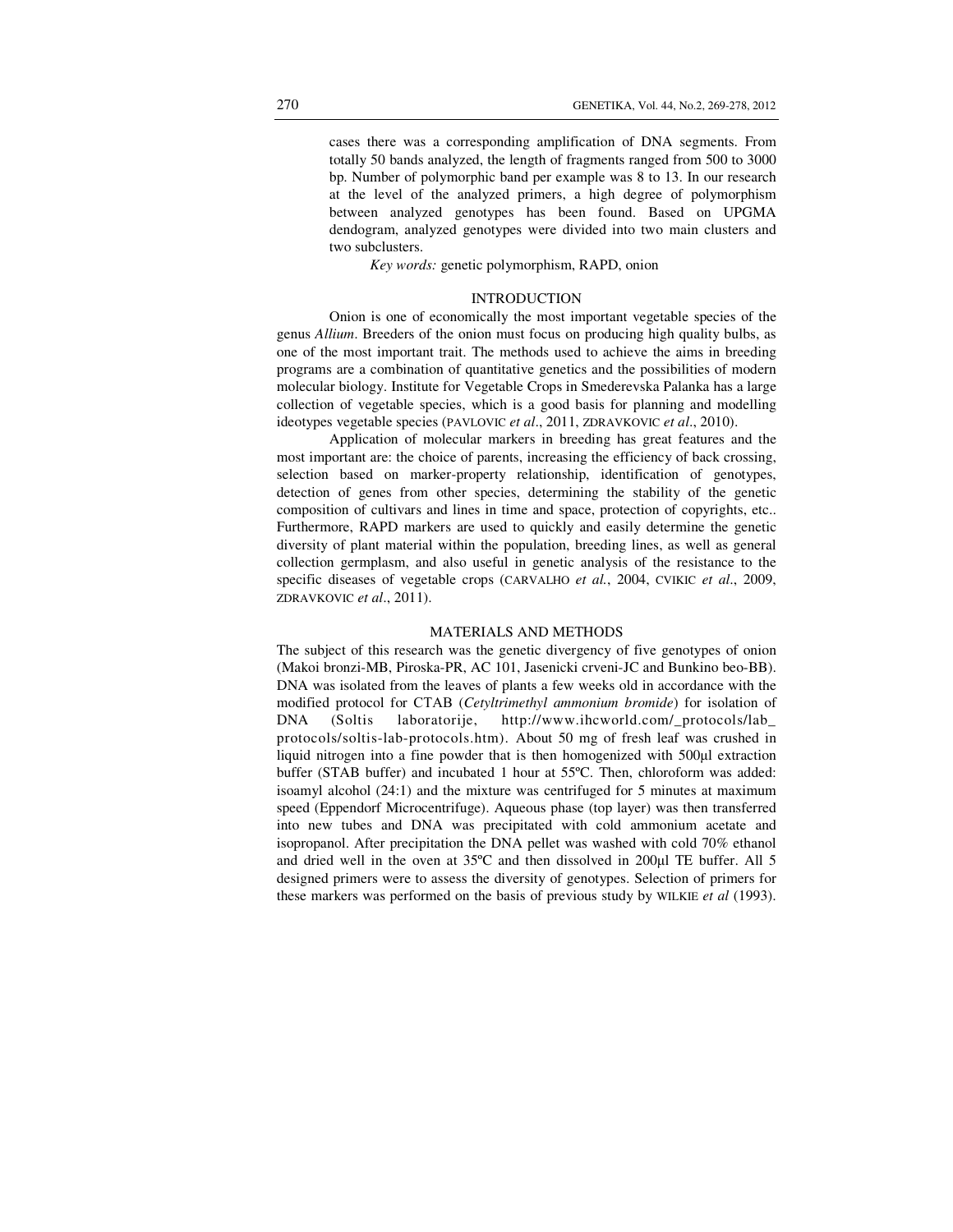RAPD primers 10 nucleotides long were used and their sequences were shown in Table 1.

| No             | Primer  | Sequence $(5^{\circ} - 3^{\circ})$ |
|----------------|---------|------------------------------------|
|                | Oligo 1 | 5 - CTT CAC CCG A-3                |
| $\mathfrak{D}$ | Oligo 2 | 5'-TCG GCG ATA G-3'                |
| 3              | Oligo 3 | 5 - CAA TCG CCG T-3                |
| 4              | Oligo 4 | 5 - CAA ACG TCG G-3                |
|                | Oligo 5 | 5'-GTT GCG ATC C-3'                |
|                |         |                                    |

*Table 1. Sequences of RAPD primers* 

Arrangement of obtained bands was compared between the genotypes and the divergence was determined according to Nei and Li coefficient of genetic distance (1979):

$$
Gd = 1 \text{-}dxy/dx + dy \text{-}dxy
$$

Where:

 $Gd$  = genetic distance between the two genotypes;  $dxy =$  total number of bands for two genotypes;  $dx =$  total number of lanes in genotype 1;  $dy =$  total number of bands in genotype 2.

In order to construct dendogram method of average connection *UPGMA* (*Unweighted pair-group method*, *arithmetic average*) was used. This method (WARD, 1963) starts from similarity index matrix  $(D_1)$  among all researched genotypes  $(n)$ , therefore form  $n \cdot n$ .

Determination of the cluster and the graphical representation of dendogram in these studies were performed using Windows SPSS, the option Agglomeration schedule, using the Between-groups linkage and interval measures Euclidiean Squared distance.

## RESULTS AND DISCUSSION

Onion genotypes were analyzed using five RAPD primers, for which WILKIE *et al*. (1993) found high degree of polymorphism. Amplification of DNA segments was found in all five cases and polymorphism was found in all five analyzed markers. A total of 50 bands were read and the length of fragments was ranging from 500 to 3000 bp. Number of polymorphic bands per primer ranged from 8 to 13. The highest polymorphism was found in the primer Oligo02 and the lowest in Oligo03 (Table 2).

Genetic distance between onion genotypes were calculated at the individual and common level for all five primers.

At the level of all five analyzed primers a high degree of polymorphism among genotypes was identified. Pairs of genotypes JC-BB and AC - JC had the greatest genetic distance (73.52 and 70.59%, Tables 3), i.e. their genetic similarity is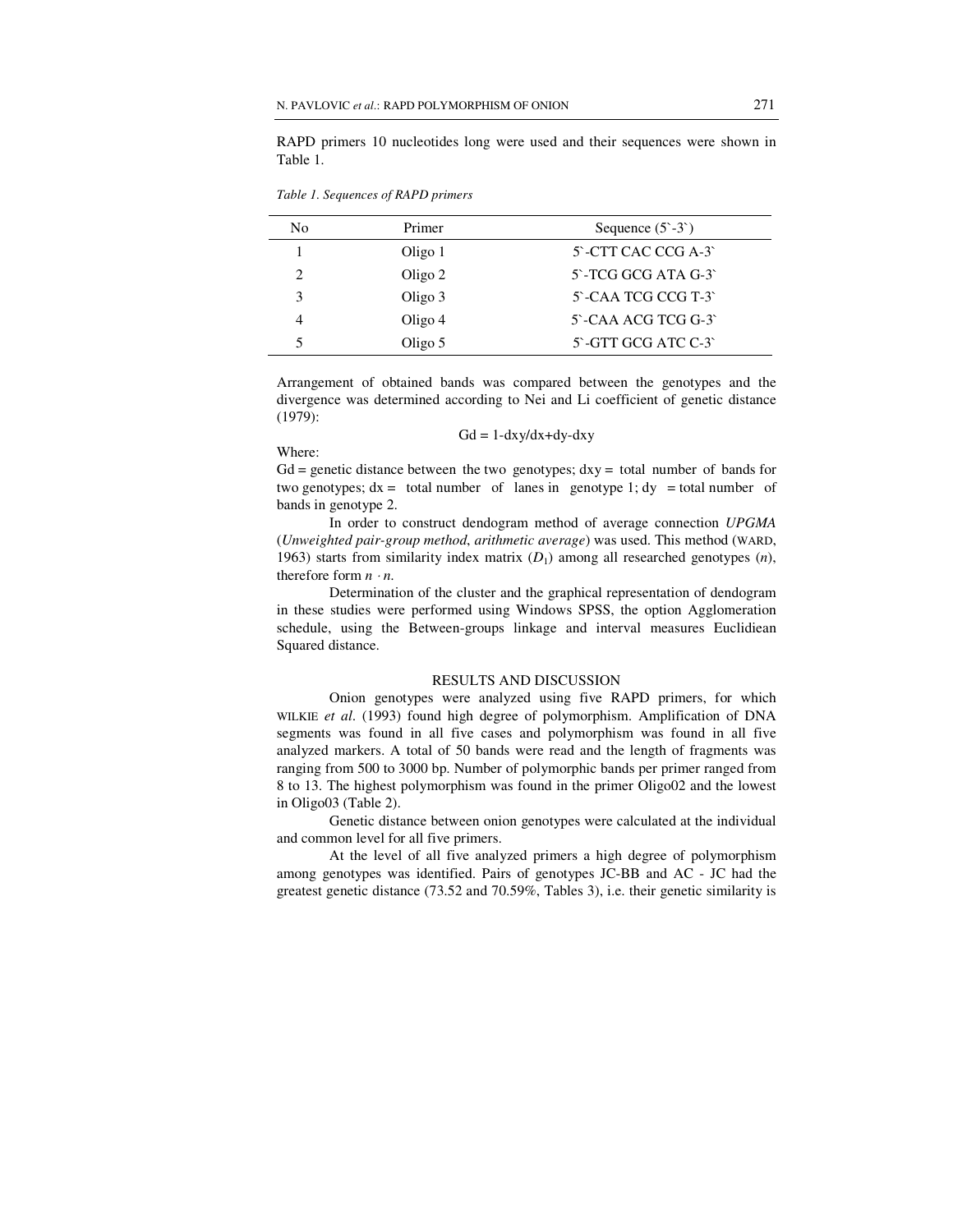only 26.48% and 29.41%. Their mutual genetic polymorphism was confirmed by the results of UPGMA cluster analysis (Fig. 1).

High level of genetic polymorphism: 91,24% was found by KUTTY *et al*. (2006).

| Primer              | Number of bands |
|---------------------|-----------------|
| Oligo01             |                 |
| Oligo <sub>02</sub> | 13              |
| Oligo03             | 8               |
| Oligo04             | 9               |
| Oligo05             | 9               |
| Total:              | 50              |

*Table 2. Number of bands detected after amplification of five RAPD primers for five onion genotypes* 

| Table 3. Genetic distances of five onion genotypes for five analysed primers |  |  |
|------------------------------------------------------------------------------|--|--|
|                                                                              |  |  |
|                                                                              |  |  |
|                                                                              |  |  |

| Genotype | PR     | AC 101                   | JC                       | <b>BB</b> |
|----------|--------|--------------------------|--------------------------|-----------|
| MВ       | 0,6667 | 0,4138                   | 0,6667                   | 0,5000    |
| PR.      | -      | 0,5938                   | 0,6857                   | 0,6364    |
| AC 101   | -      | $\overline{\phantom{a}}$ | 0.7059                   | 0,6765    |
| JC       | -      | $\overline{\phantom{a}}$ | $\overline{\phantom{a}}$ | 0,7353    |

 At the individual level, high values of genetic distances for genotype pairs (comparing to other genotype pairs for given primer) were confirmed for primers Oligo1, Oligo2, Oligo3 and Oligo4, while Oligo5 had lower genotype distances JC-BB и ZG-JC.

The lowest genetic distance at the level of all five genotypes was found for genotype pairs MB-ZG and MB-BB (41,38 and 50,00%). Low values of genetic distances for studied genotypes were found for primers Oligo2, Oligo3 and Oligo5. Low genetic distance for genotype pair MB-BB was found in primer Oligo1, but not for genotype MB-ZG. For primer Oligo4 situation is reverse.

| Table 4. Genetic atstances of five onion genotypes for primer OligoUI |        |        |        |        |  |
|-----------------------------------------------------------------------|--------|--------|--------|--------|--|
| Genotype                                                              | PR     | AC 101 | JC     | BB     |  |
| MВ                                                                    | 1,0000 | 0,6667 | 0,8333 | 0,3333 |  |
| PR                                                                    | -      | 0,8333 | 0,3333 | 0,7500 |  |
| AC 101                                                                | -      | -      | 0,8333 | 0,7500 |  |
| JC                                                                    | -      |        |        | 1,000  |  |

*Table 4. Genetic distances of five onion genotypes for primer Oligo01*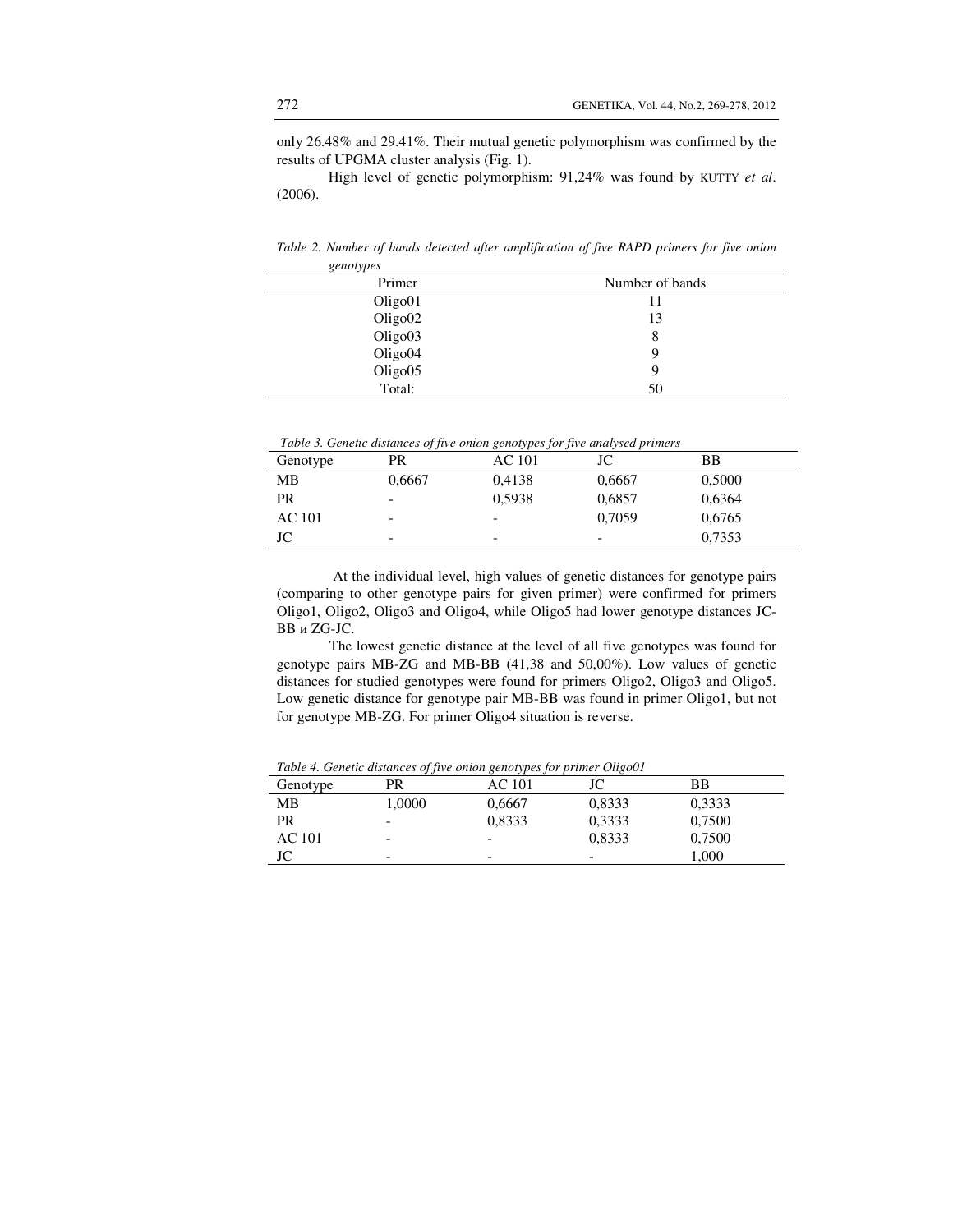Differences in genetic distances of some genotypes pairs were found among some different primers can be explained with low number of RAPD primers and genotypes used in our research (Table 4, 5, 6, 7 and 8). Necessity of using large number of primers for total identification of onion genotypes were emphasized in researches conducted by MADOKA *et al*. (2004).

Genotype PR AC 101 JC BB MB 0,5000 0,1667 0,6250 0,3750 PR - 0,5556 0,7000 0,5000  $\overline{ZG}$  - - 0,6667 0,6000  $JC$  -  $0,6000$ 

*Table 5. Genetic distances of five onion genotypes for primer Oligo02* 

*Table 6. Genetic distances of five onion genotypes for primer Oligo03* 

| Genotype | PR     | ZG     | JС     | BB     |
|----------|--------|--------|--------|--------|
| MВ       | 0,6000 | 0,3750 | 0,5000 | 0,3333 |
| PR       | -      | 0.4286 | 0,6000 | 0,4000 |
| AC 101   | -      | -      | 0.7500 | 0,6250 |
| JC       | -      | -      | -      | 0,6000 |

Furthermore, values of genetic distances established for all analysed genotypes and primers are higher than values obtained within the same species *Allium cepa* L. (ARIFIN *et al*. 2000, TANIKAWA *et al*. 2002), which proves that precise definition of genotype relations requires the use of large number of RAPD primers with polymorph products.

Characteristic profiles of DNA amplification enabled differentiation of individual genotypes in case of few markers. Primer Оligo01 enables precise differentiation of MB and PR genotypes, such as JC and BB, since for these genotype pairs genotype distances were 100% (Table 4). Maximal values of genetic distances were found for genotypes AC 101 and JC, AC 101 and BB (primer Оligo04), while for primer Оligo05, 100%genetic distance was found for genotypes PR and BB (Table 7 and 8).

Genotype PR AC 101 JC BB MB 0,5714 0,5000 0,8000 0,8571 PR - 0,6667 0,8571 0,5714 AC 101 - - 1,0000 1,0000  $JC$  -  $-$  0,8000

*Table 7. Genetic distances of five onion genotypes for primer Oligo04*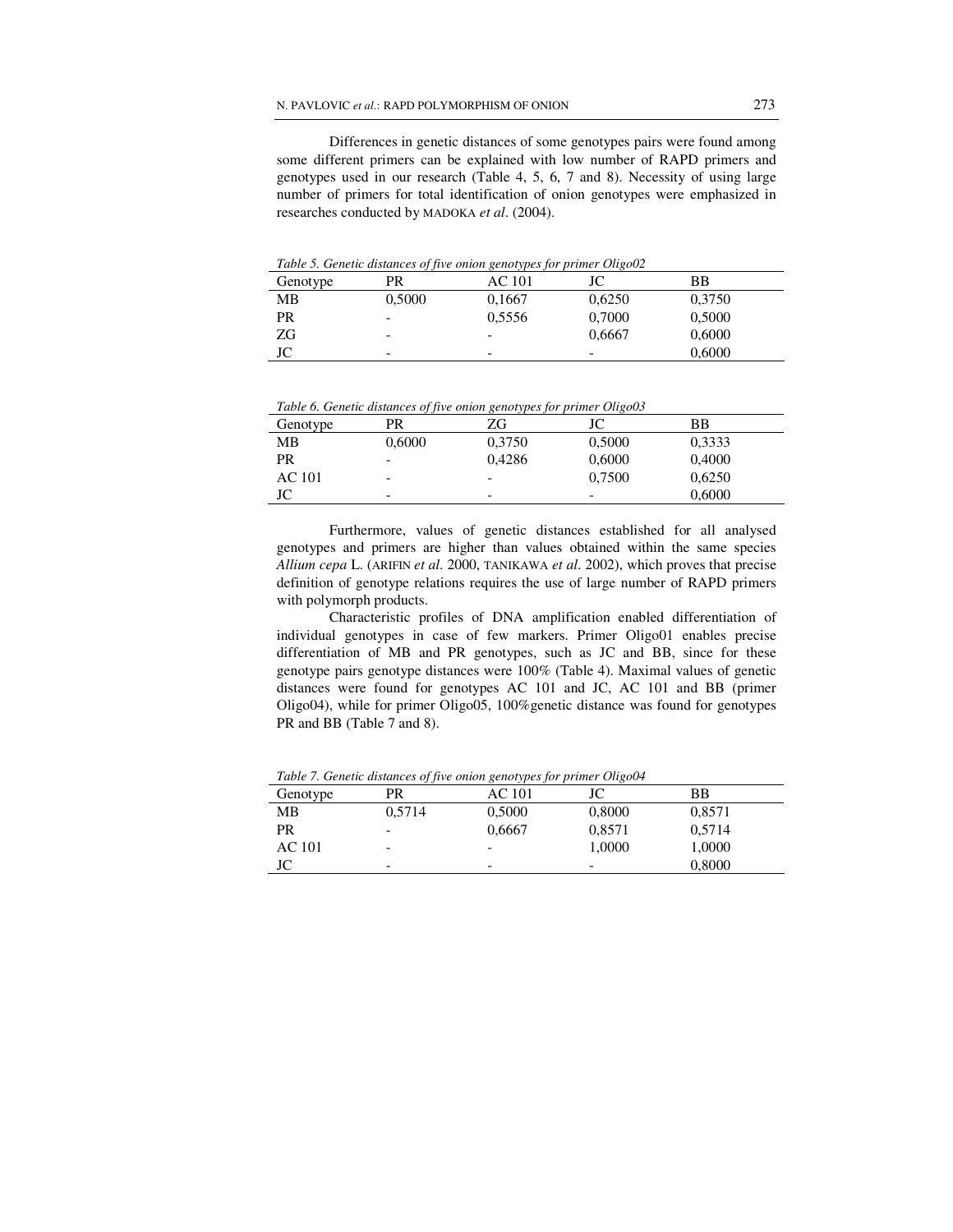| Lable 8. Genetic distances of five onion genotypes for primer OligoUS |        |               |        |        |  |
|-----------------------------------------------------------------------|--------|---------------|--------|--------|--|
| Genotype                                                              | PR     | <b>AC</b> 101 | JC     | BB     |  |
| MB                                                                    | 0,8750 | 0,5000        | 0,6250 | 0,5000 |  |
| <b>PR</b>                                                             |        | 0.7143        | 0,8571 | 1,0000 |  |
| AC 101                                                                |        | -             | 0.4286 | 0,5000 |  |
| JC                                                                    | -      | -             | -      | 0,6667 |  |

*Table 8. Genetic distances of five onion genotypes for primer Oligo05* 

Classification of genotypes in clusters based on DNA fingerprinting and agronomic traits in order to research genetic and phenotype diversity became the leading method in praxis (FRANCO *et al*., 2001).

According to UPGMA dendogram, analysed genotypes divided in 3 basic clusters (cluster I and cluster II). Two genotypes (BB and JC) were in two clusters, which were the farthest according to RAPD (73%, Table 3). Only one genotype (Јasenicki crveni), was in cluster II while cluster I is further divided in two subclusters. Genotype Bunkino beo is in subcluster 1 while three other genotypes are in subcluster 2, further divided in subsubcluster 1 (АC 101 and Makoi bronzi) and subsubcluster 2 (Piroska). RAPD analysis for all five primers proved the lowest genetic divergence (41,38%) of members of subsubcluster 1 (АC 101 and MB), while genotype PR had higher genetic distance comparing to previous two (Table 3), so he was in the special subsubcluster 2 (Fig. 1).



Fig. 1. Dendogram constructed according to UPGMA cluster analysis of genetic distances of five onion genotypes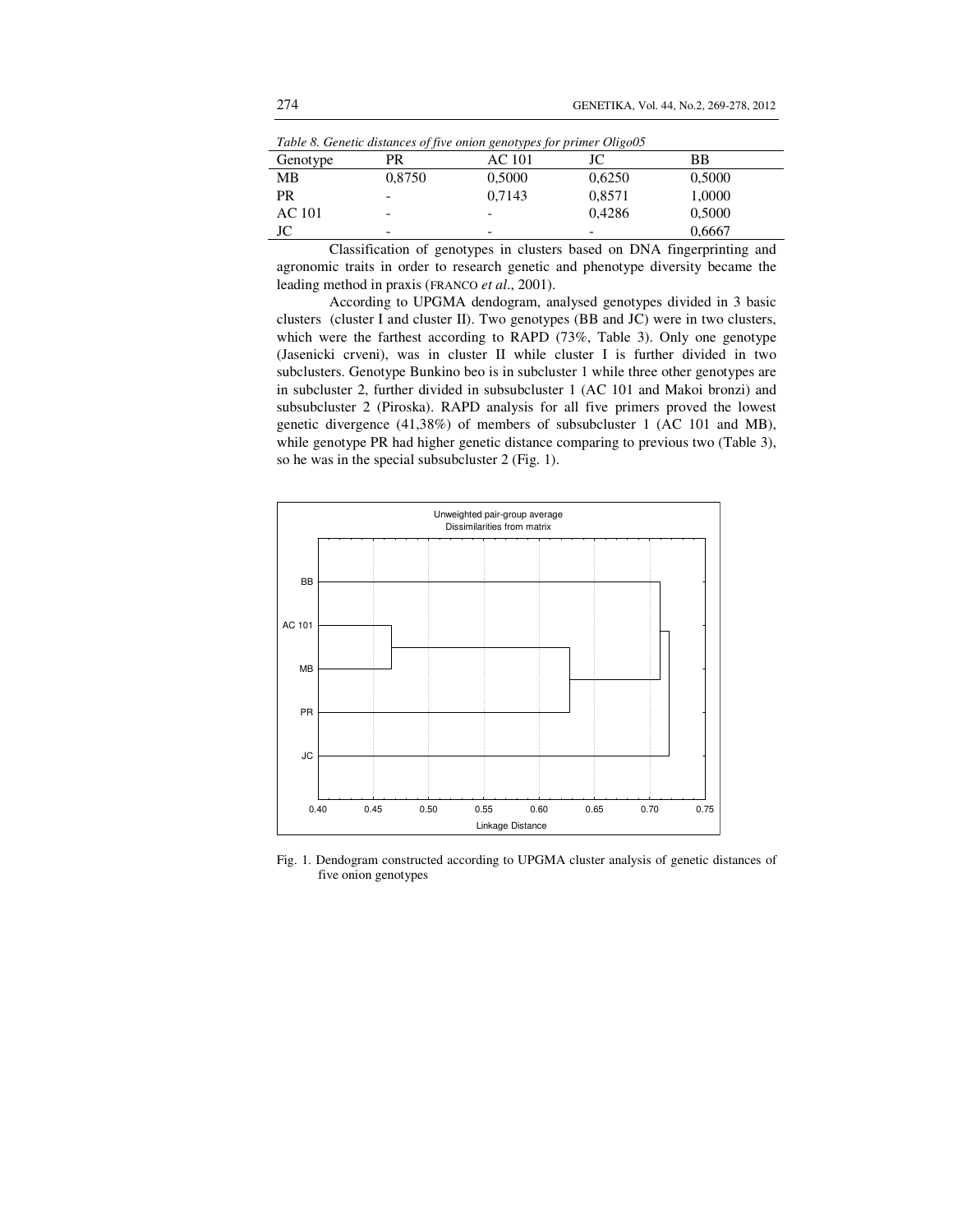

*M – GeneRuler 100bp Plus DNA ladder; BB – Bunkono beo; JC – Jasenicki crveni; MB – Makoi bronzi;*  А*C 101; PR – Piroska* 

Fig. 2. PCR profiles of five genotypes of *Allium cepa L*. obtained using five RAPD primers (oligo 1-5)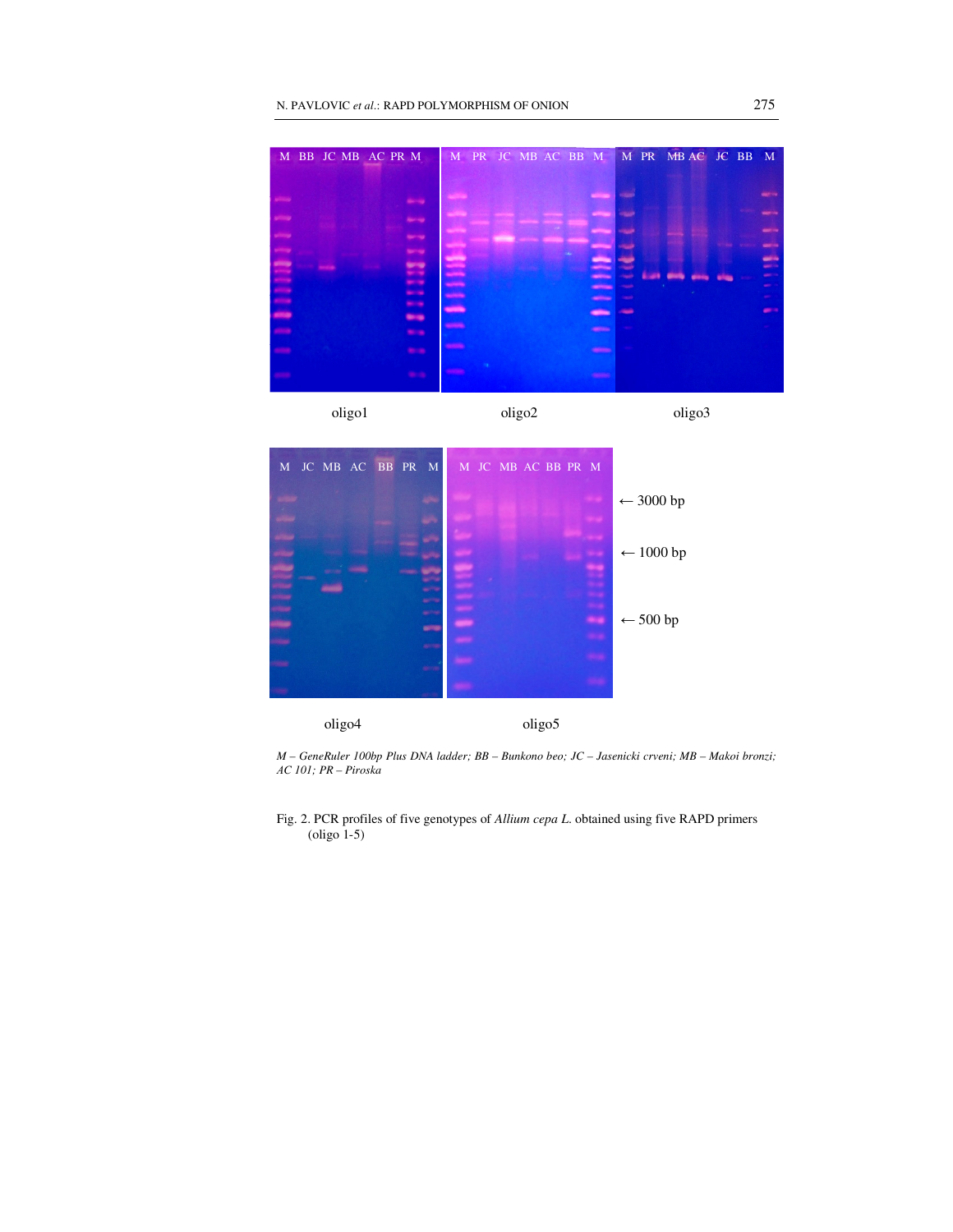#### **CONCLUSION**

Some markers with characteristic profiles of DNA amplification enable differing of individual genotypes. Primer Оligo01 enables precise differing of genotype Makoi bronzi and Piroska, as well as Jasenicki crveni and Bunkino beo, since for these genotype pairs genetic distances were 100%. Maximal values of genetic distances wer found for genotypes AC 101 and Jasenicki crveni, AC 101 and Bunkino beo (primer Оligo04), while 100% genetic distance for primer Оligo05 was found among genotypes Piroska and Bunkino beo.

According to UPGMA dendogram, analysed genotypes were divided in two basic divergent clusters (cluster I and cluster II). Genotypes with higher resemblance were placed in less divergent subclusters and subsubclusters. Such classified genotypes were different in agronomic traits. Further analysis could prove the connection of polymorphism of researched RAPD markers and morphological/agronomical onion traits.

> Received October 08<sup>th</sup>, 2011 Accepted May  $31<sup>st</sup>$ , 2012

#### **REFERENCES**

- ARIFIN, N. S., Y. OZAKI, H. OKUBO (2000): Genetic diversity in Indonesian shallot (*Allium cepa* var. *ascalonicum*) and *Allium x wakegi* revealed by RAPD markers and origin of A. x *wakegi*  identified by RFLP analyses of amplifield choroplast genes. Euphytica *111* (1), 23-31.
- CARVALHO, V. P., C. F. RUAS, J. M. FERREIRA, R.A M. P. MOREIRA, P. M. RUAS (2004): Genetic diversity among maize (*Zea mays L:*) ladcrases assessed by Rapd markers. Genet. Mol. Biol., *27* (2), 100-117.
- CVIKIC, D., N. PAVLOVIC, M. ZDRAVKOVIC, S. PRODANOVIC (2009): RAPD marker related to elongated fruit shape in pepper (*Capsicum annuum* L.). Acta Hort. (ISHS) *830*, 97-100
- FRANCO, J., J. CROSSA, J.M. RIBAUT, J. BETRAN, M. L. WARBURTON, M. KHAIRALLAH (2001): A method for combining molecular markers and phenotypic attributes for classifying plant genotypes. TAG Teoretical and Applied Genetics *103*, 944-952.
- IHC WORLD (2007): http://www.ihcworld.com/\_protocols/lab protocols/soltis-lab-rotocols.htm.
- KUTTY, S. M., V.R. GOWDA, L. ANAND (2006): Analysis of genetic diversity among short-day onion (*Allium cepa L.*) cultivars using RAPD markers. Journal of horticultural & biotechnology, *81* (4), 774- 777.
- MADOKA, H., K. SATOKO, U. RITSUKA, Y. CHIFUYU, T. KAZUMI, H. SHOJI (2004): Identification of onion cultivars by RAPD method with small-scale isolation of the total DNA. Journal of Nishikyushu University \$ Saga Junior College, *34*, 15-49.
- PAVLOVIC, N., D. CVIKIC, J. ZDRAVKOVIC, M. MIJATOVIC, M. BRDAR-JOKANOVIC (2011): *Mo*de of inheritance of dry matter content in onion *(A. cepa L.)* bulb*.* - Genetika, *43* (1), 19 -27.
- TANIKAWA, T., M. TAKAGI, M. ICHII (2002): Cultivar identification and genetic diversity in onion (*Allium cepa L.*) as evaluated by random amplified polymorphic DNA (RAPD) analysis. J. Japan Soc. Hort. Sci. *71* (2), 249-251.
- WARD, J. H. (1963): Hierarchical grouping to optimize an objective function, Journal of Amer. Statist. Assoc. *58* (301), 236-244.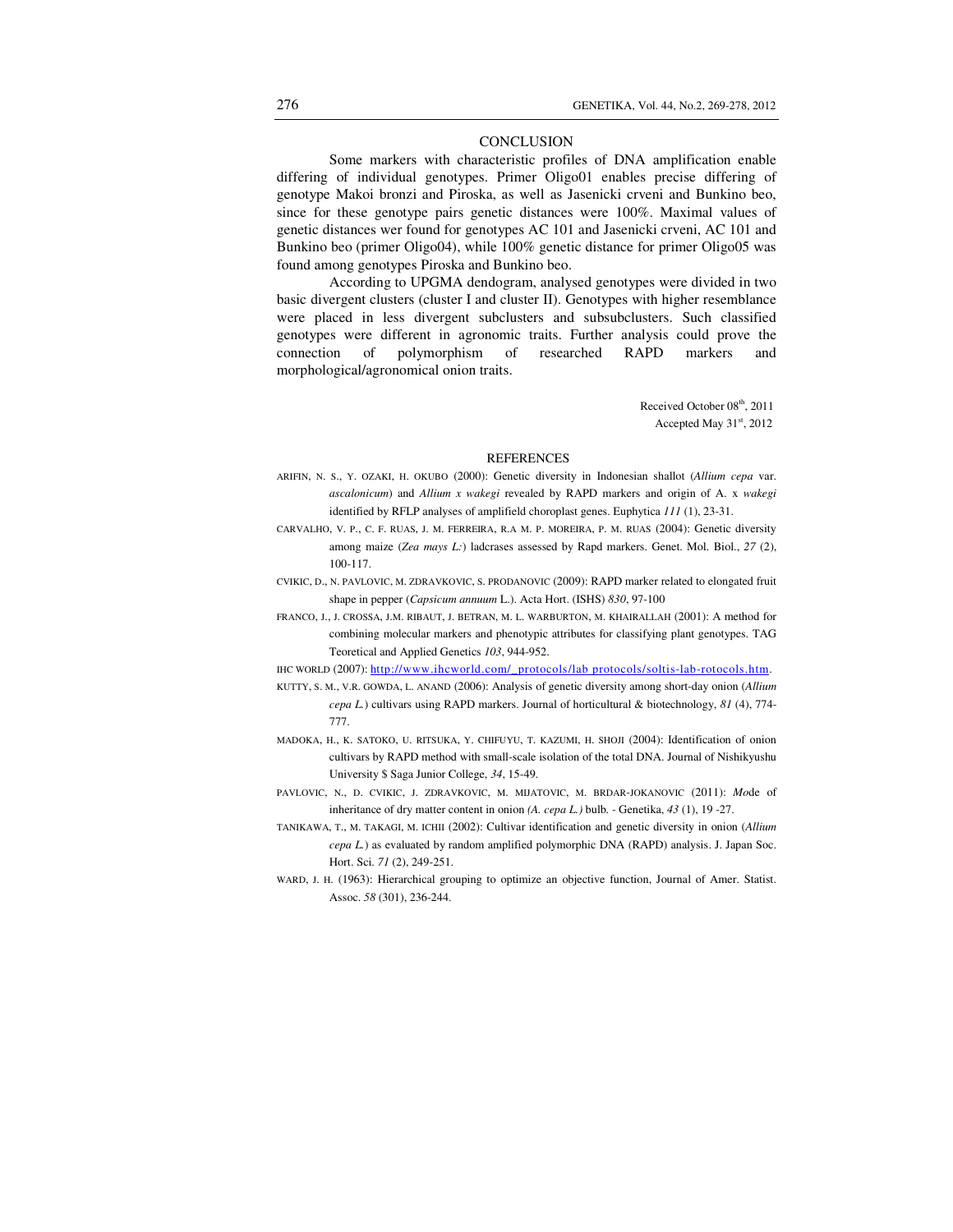- WILKIE, S.E., P. G. ISAAC, R.T J. SLATER (1993): Random amplified polymorphic DNA (RAPD) markers for genetic analysis in *Allium*. Theor. Appl. Genet. *86* (4), 497-504.
- ZDRAVKOVIC J., N. PAVLOVIC, M. MIJATOVIC, M. ZDRAVKOVIC, S. ADZIC, R.PAVLOVIC, LJ. BOSKOVIC-RAKOCEVIC (2011): The level of resistance to late blight Phytophthora infestans (Mont.) de Bary in tomato breeding genotypes in Serbia. African Journal of Agricultural Research, *6* (24), 5475-5480
- ZDRAVKOVIC, J., N. PAVLOVIC, Z. GIREK, M. ZDRAVKOVIC, D. CVIKIC (2010): Characteristics important for organic breeding of vegetable crops. Genetika, *42* (2), 223-233